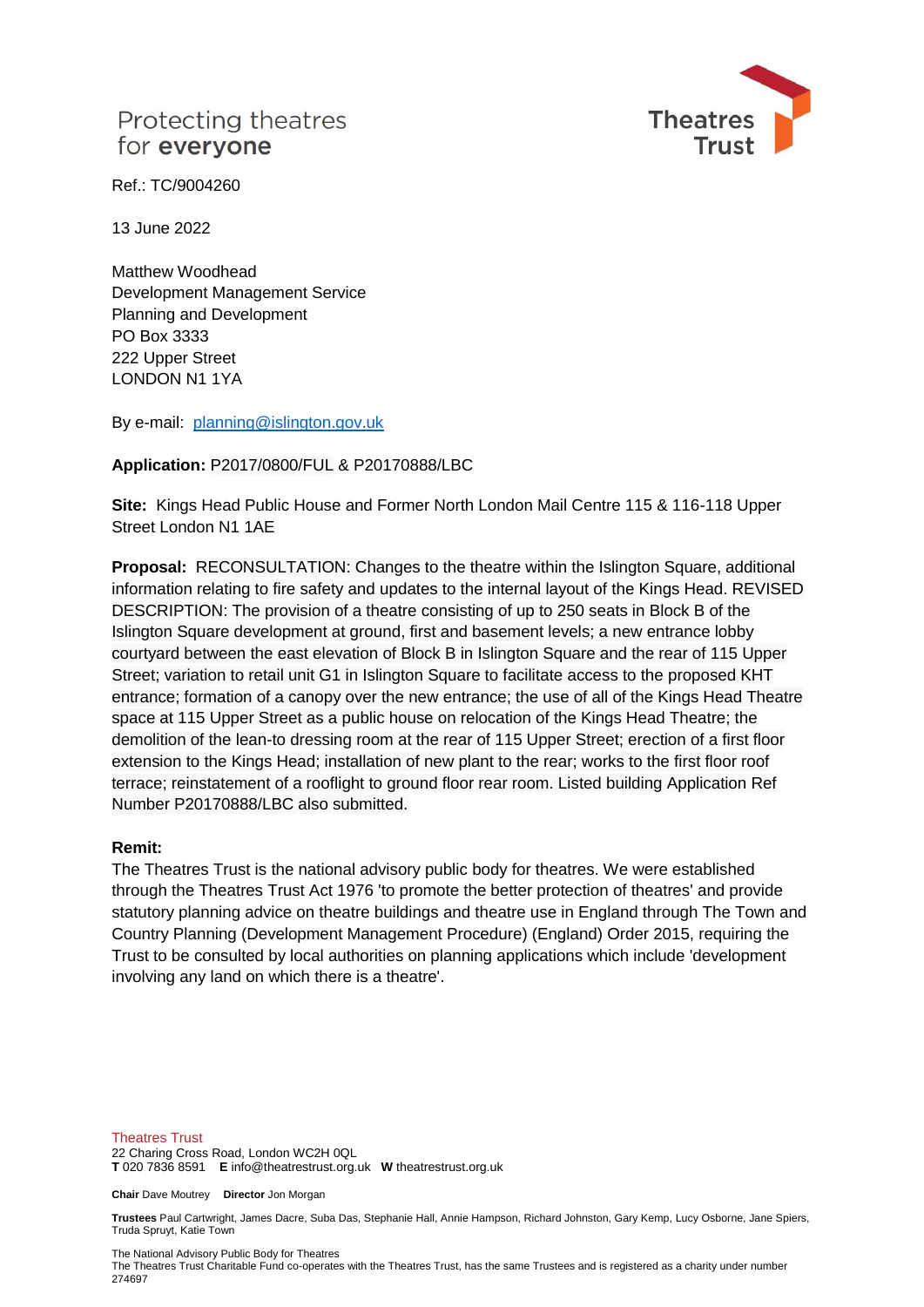

### **Comment:**

Thank you for re-consulting Theatres Trust on these applications for planning permission and listed building consent following submission of revised plans. The previous scheme was conditionally granted in early 2018 but the associated Section 106 agreement was not signed.

For our purposes there are two key elements to this proposal; change of use and alterations to theatre spaces within the existing theatre at the King's Head pub and provision of a new theatre within Block B of the Islington Square development to provide a replacement facility for the King's Head Theatre.

With regards to the existing site we have no objection to the change of use of the theatre space which will bring the whole building into pub use and neither do we object to the listing building consent element of the proposal for internal alterations, first floor extension and demolition of the lean-to at the rear which has provided a dressing room. However, our position is entirely conditional upon delivery of the replacement facility and its occupation and commencement of operation by the King's Head Theatre. This must be secured by condition and Section 106 agreement. Failure to secure continual operation of the theatre would instead trigger our objection to loss of the current site.

Compared to the previous scheme the replacement site within these plans occupies broadly the same location although there have been some internal changes and subsequent loss of footprint following the loss of a studio space. Whilst this change assists with audience flow which was one of our previous concerns the lack of the studio will impact on the financial viability of the project and will diminish the role and value of the theatre as a facility for the community. This could in turn compromise fundraising potential for the theatre.

As before we would comment this is not the most prominent part of the Islington Square development and lacks the visibility and footfall of the theatre's existing site, with just a small entrance foyer which is essentially just access to the stairs and lift. In turn this will impact the theatre's ability to attract additional audiences and its revenue potential, further compounded by there being little scope for meaningful ancillary food and beverage provision which could help support its financial sustainability. Therefore it must be ensured that the theatre is provided with sufficient signage and wayfinding elsewhere around the development and we would also urge external space around the theatre to be brought into the theatre's demise so that it provides opportunity for activation and to draw people in.

In terms of the theatre space and its internal layout we raised concerns in our comments on the original application and whilst some of these have been addressed such as the better audience flow and changeover (although this is met through reduction to a single performance space), and the main performance space now being more flexible allowing different formats and layouts, we consider there are still grounds for plans to be refined and improved.

Above the entry foyer is an office space. This is not accessible as there is no lift access to this level which does not represent best practice for a new-build scheme and should be addressed.

### Theatres Trust

22 Charing Cross Road, London WC2H 0QL

**T** 020 7836 8591 **E** info@theatrestrust.org.uk **W** theatrestrust.org.uk

**Chair** Dave Moutrey **Director** Jon Morgan

**Trustees** Paul Cartwright, James Dacre, Suba Das, Stephanie Hall, Annie Hampson, Richard Johnston, Gary Kemp, Lucy Osborne, Jane Spiers, Truda Spruyt, Katie Town

The National Advisory Public Body for Theatres

The Theatres Trust Charitable Fund co-operates with the Theatres Trust, has the same Trustees and is registered as a charity under number 274697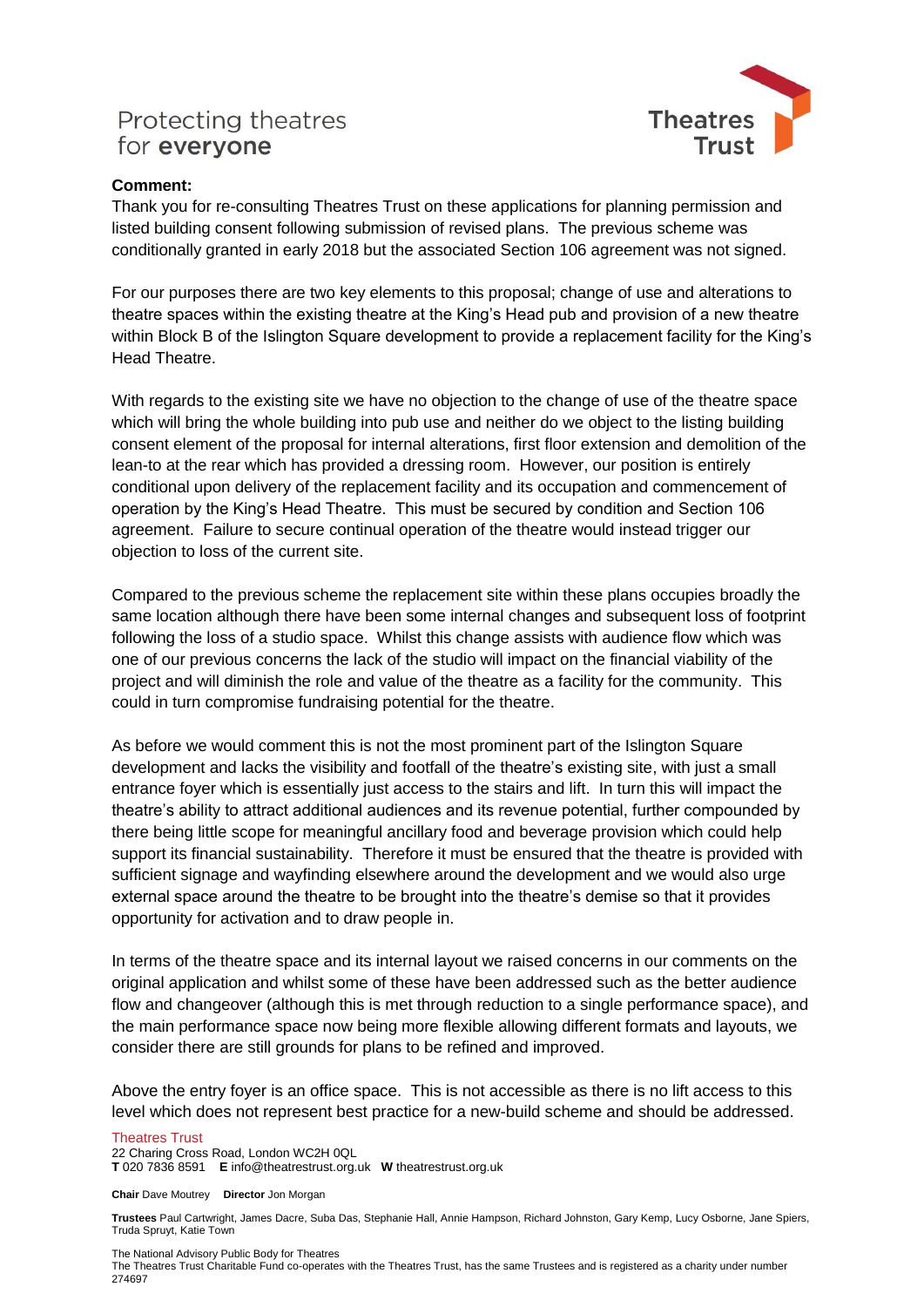

As space given to the theatre is limited more generally this will inevitably mean that other staff areas such as bar/servery will also be small and could raise challenges for making them inclusive. With the accessible WC being the only WC at auditorium level there is a high risk this will be used by other audience members but also performers given it is next to the dressing room and there is no other facility. The WC opens straight into the lower foyer so need to have good ventilation. The location of the dressing room and it being the only one is also not ideal as this will limit the range and scale of productions the theatre can host, similarly it is problematic the dressing room has no shower or WC of its own.

Otherwise the WCs for audiences, staff and potentially performers are in effect public facilities shared with the shopping centre. This could create issues related to management and safety particularly late at night, and could conflict with the theatre's licensing requirements. Without a regular cleaning regime and oversight these may not be of the standards expected by audiences. There will need to be appropriate agreements in relation to cleaning and what costs are attributable to the theatre.

The space, layout and usage of the lower foyer areas may also present a challenge. At basement -1 this area is limited in size and is essentially circulation space linking to the WCs. Use of it as a bar may be problematic for these reasons, also that it is away from the auditorium three levels up. Its subterranean position further restricts prospects of it being utilised as an allday venue compounding the challenges of the theatre's location cited above. The foyer outside the auditorium is similarly constrained given it will need to act as a means of escape. The plans show no bar or seating in this area, although locations for either may be restricted. If there are plans for a mobile bar the storage of products and space for waste and drainage will also need to be considered.

There will also need to be consideration given as to how the box-in-box construction of the auditorium will be accommodated given the space available and need for ventilation, also for ducting, services and ventilation to other parts of the theatre as these are not shown on the plans. As escape stairs will be shared there will need to be access control to ensure persons cannot enter from other parts of the building. With regards to evacuation, whilst the Fire Strategy states there is appropriate means of escape for most audience members refuge will need to be provided for wheelchair users but none appear to be shown on the plans. It must be ensured there is a proper evacuation strategy and facilities for wheelchair users and those with reduced mobility because evacuation chairs are not practical for climb of this length and would require the theatre to continually have available a sufficient number of trained and capable staff. Alternatively the lift must be designed an evacuation lift. Further advice on this matter should be sought.

It is important that a get-in route (for sets, props and equipment) is safeguarded should there be subsequent amendments to commercial units and access routes.

The King's Head Theatre is a long established and valued theatre which has provided a space for the development of new works and performers. It is essential the theatre is able to continue viably into the future, and planning policy at national, London and local level is clear that loss of

#### Theatres Trust

22 Charing Cross Road, London WC2H 0QL

**T** 020 7836 8591 **E** info@theatrestrust.org.uk **W** theatrestrust.org.uk

**Chair** Dave Moutrey **Director** Jon Morgan

**Trustees** Paul Cartwright, James Dacre, Suba Das, Stephanie Hall, Annie Hampson, Richard Johnston, Gary Kemp, Lucy Osborne, Jane Spiers, Truda Spruyt, Katie Town

The National Advisory Public Body for Theatres

The Theatres Trust Charitable Fund co-operates with the Theatres Trust, has the same Trustees and is registered as a charity under number 274697